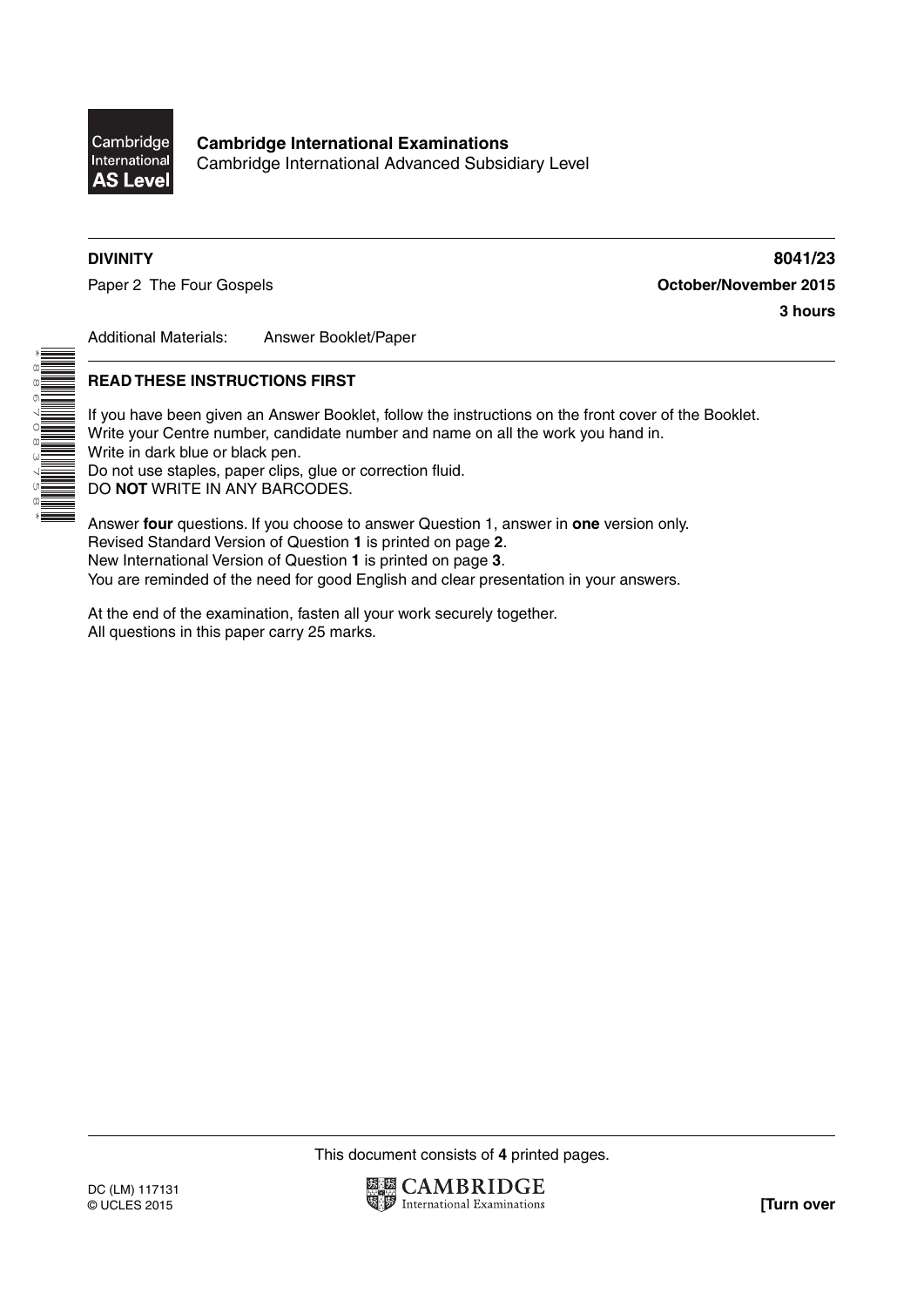## **REVISED STANDARD VERSION**

- **1** Comment on points of interest or difficulty in **four** of the following passages (wherever possible answers should refer to the context of the passage but should not retell the story from which the passage is taken): [25] passage is taken):
	- **(a)** …and her husband Joseph, being a just man and unwilling to put her to shame, resolved to divorce her quietly. (Matthew 1:19)
	- **(b)** Woe to you, scribes and Pharisees, hypocrites! for you tithe mint and dill and cummin, and have neglected the weightier matters of the law, justice and mercy and faith; these you ought to have done, without neglecting the others. (Matthew 23:23) to have done, without neglecting the others.
	- **(c)** Again he entered the synagogue, and a man was there who had a withered hand. And they watched him, to see whether he would heal him on the sabbath, so that they might accuse him. (Mark 3:1–2)
	- **(d)** For the Son of man also came not to be served but to serve, and to give his life as a ransom for many. (Mark 10:45)
	- **(e)** And Jesus answered him, "It is said, 'You shall not tempt the Lord your God.' " And when the devil had ended every temptation, he departed from him until an opportune time.

(Luke 4:12–13)

- **(f)** And the twelve were with him, and also some women who had been healed of evil spirits and infirmities… (Luke 8:1b–2)
- **(g)** And Jesus said to her, "O woman, what have you to do with me? My hour has not yet come." (John 2:4)
- **(h)** Jesus said to them, "I am the bread of life; he who comes to me shall not hunger, and he who believes in me shall never thirst." 
(John 6:35)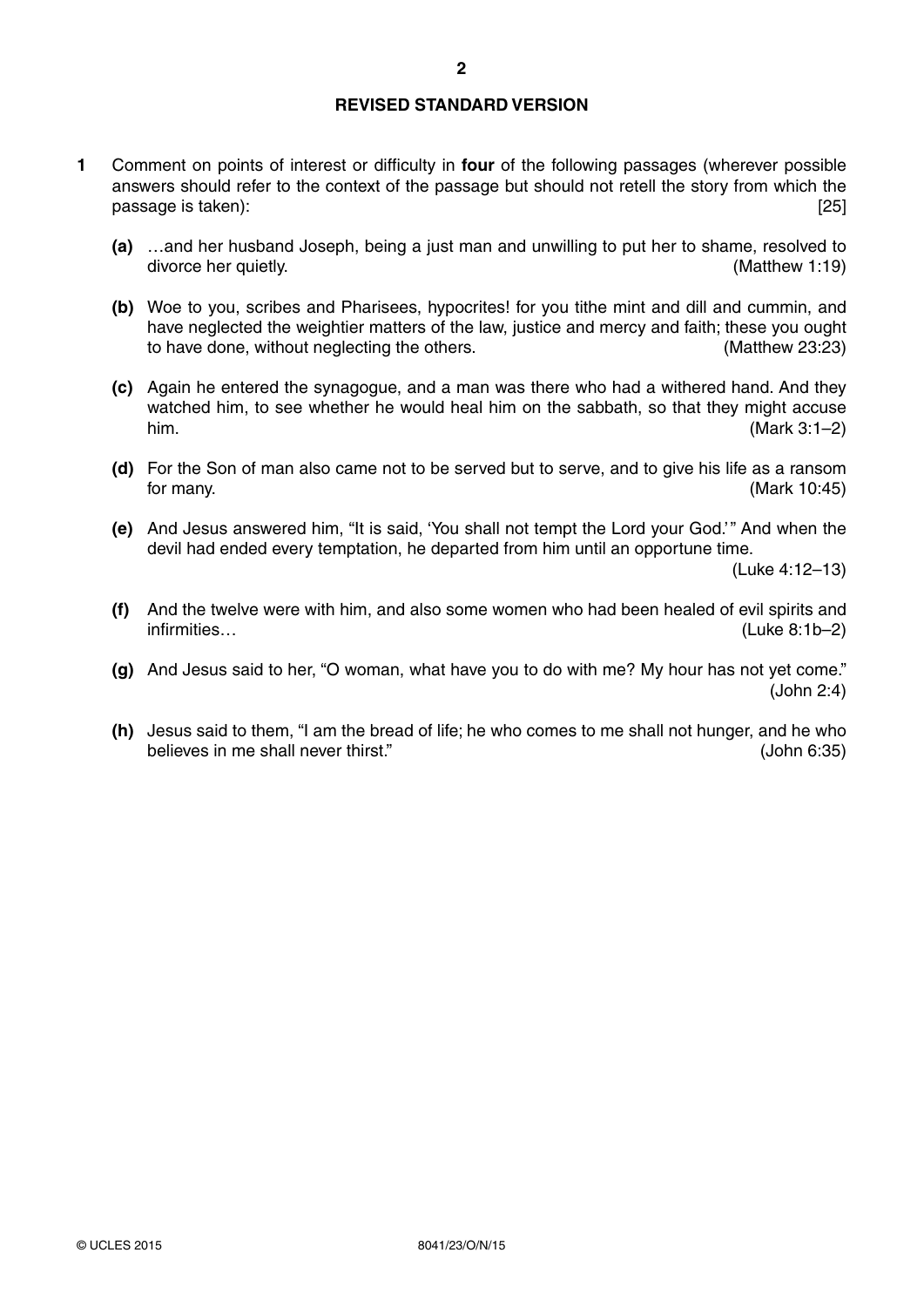## **NEW INTERNATIONAL VERSION**

- **1** Comment on points of interest or difficulty in **four** of the following passages (wherever possible answers should refer to the context of the passage but should not retell the story from which the passage is taken): [25] passage is taken):
	- **(a)** Because Joseph her husband was a righteous man and did not want to expose her to public disgrace, he had in mind to divorce her quietly. (Matthew 1:19)
	- **(b)** Woe to you, teachers of the law and Pharisees, you hypocrites! You give a tenth of your spices – mint, dill and cummin. But you have neglected the more important matters of the law – justice, mercy and faithfulness. You should have practised the latter, without neglecting the former. (Matthew 23:23)
	- **(c)** Another time he went into the synagogue, and a man with a shrivelled hand was there. Some of them were looking for a reason to accuse Jesus, so they watched him closely to see if he would heal him on the Sabbath. (Mark 3:1–2)
	- **(d)** For even the Son of Man did not come to be served, but to serve, and to give his life as a ransom for many. (Mark 10:45)
	- **(e)** Jesus answered, "It says. 'Do not put the Lord your God to the test.' " When the devil had finished all this tempting, he left him until an opportune time. (Luke 4:12–13)
	- **(f)** The Twelve were with him, and also some women who had been cured of evil spirits and diseases… (Luke 8:1b–2)
	- **(g)** "Dear woman, why do you involve me?" Jesus replied, "My time has not yet come."

(John 2:4)

 **(h)** Then Jesus declared, "I am the bread of life. He who comes to me will never go hungry, and he who believes in me will never be thirsty." (John 6:35)